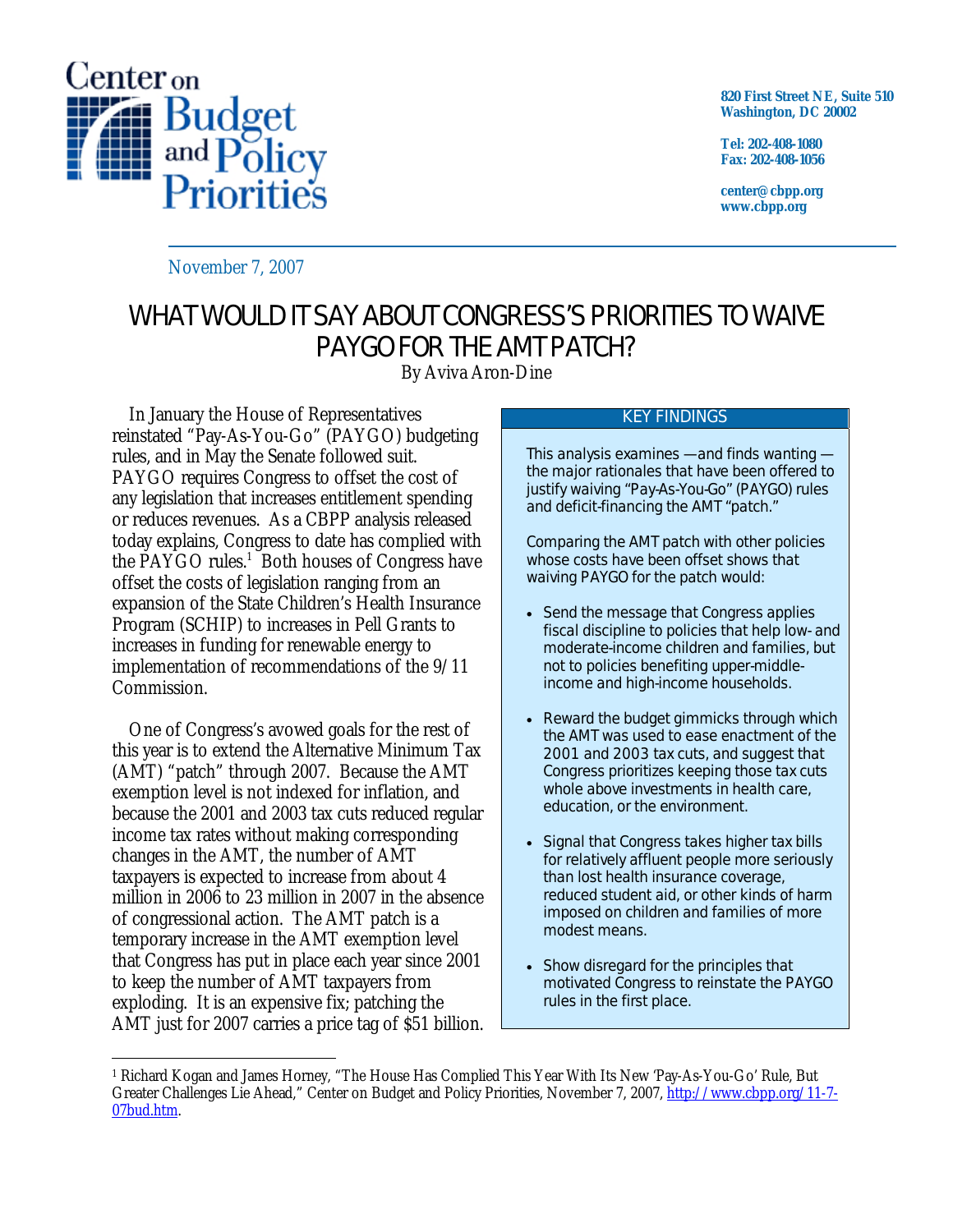The House Democratic leadership has made clear that, like any other legislation, the AMT patch needs to be paid for, and the Ways and Means Committee last week adopted legislation that would patch the AMT for 2007 and offset the cost. But Senate Finance Committee Chairman Max Baucus, while saying that he would prefer to pay for a patch, has raised the possibility that the Senate may waive the PAYGO rules in order to deficit finance AMT relief. Some other members of the Senate Finance Committee have also expressed interest in waiving PAYGO for a patch.

The PAYGO rules reflect a few basic principles:

- Given the massive fiscal challenges the nation faces in coming decades, it is irresponsible to foist the cost of new budget and tax policies off on future policymakers and taxpayers; rather, policymakers should face up to these costs now.
- Things worth doing are worth paying for. Program expansions and tax cuts should be enacted only if they are valuable enough that it is worth scaling back other programs or increasing taxes to pay for them.
- Large, persistent deficits have costs for the economy; policymakers should therefore avoid adding to deficits and should pay for desired policy changes up front.<sup>2</sup>

 If Congress were to waive PAYGO for the AMT patch, the clear message would be that the patch — unlike funding for children's health care, student aid, or renewable energy — is "too important for PAYGO." This claim is illogical on its face: it should be easier, not harder, to find spending worth cutting or taxes worth raising to pay for policies that are exceptionally important. But, even setting aside that point, none of the justifications that have been offered for why the AMT patch possesses unique importance withstand scrutiny. Rather, waiving PAYGO for the AMT patch for any of these reasons would signal misplaced priorities.

### **Rationale #1: The AMT patch is a crucial middle-income tax break.**

### **Reality: More than four-fifths of the benefits of a patch go to households with incomes above \$100,000, a group that makes up just 15 percent of all households.**

 To be sure, 7 million people, or about a third of those who would be helped by the patch, have incomes *below* \$100,000, according to estimates by the Urban Institute-Brookings Institution Tax Policy Center. But *less than 15 percent* of the tax benefits that the patch provides go to these individuals, while more than a third of the benefits go to people with incomes over \$200,000. (See Figure 1.)

 The reason for this disparity is that, under current law, large number of middle-income people will pay relatively small amounts in AMT taxes, while a smaller number of upper-income people will pay

 $\overline{a}$ 

<sup>2</sup> For further discussion, see Aviva Aron-Dine and Robert Greenstein, "The Economic Effects of the Pay-As-You-Go Rule," Center on Budget and Policy Priorities, March 19, 2007, http://www.cbpp.org/3-19-07bud.htm.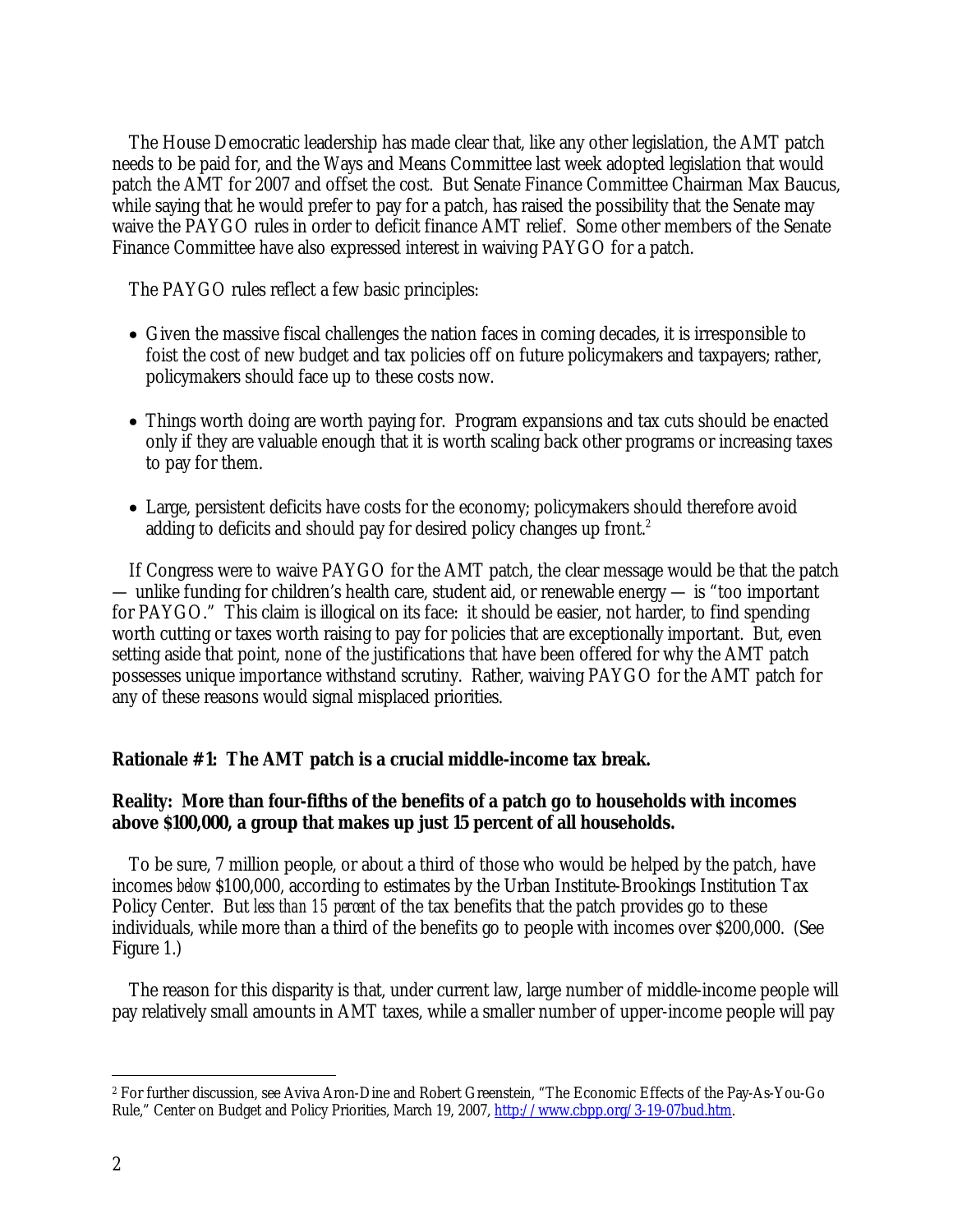large amounts. Unless measures to reform the AMT are very carefully targeted, a large share of their benefits will go to those at high income levels.

 It is instructive to compare the AMT patch with other policy changes — the costs of which Congress has offset — in terms of their impact on different income groups. Estimates from the Congressional Budget Office (CBO) show that the vast majority of the children who would gain health coverage under the SCHIP bill come from families with incomes below 200 percent of the poverty line (an income level that translates into about  $$40,000$  for a family of four).<sup>3</sup> Similarly, most funding in the student aid bill recently signed into law went toward aid for low-income college

-



students; the bill also included reductions in interest rates for subsidized student loans, which benefit the broad middle class. Investments in energy independence and homeland security presumably help all Americans.

 Almost no one is seriously arguing that the AMT should not be patched; the question is whether the patch should be paid for. *Waiving PAYGO for the AMT patch would signal that Congress applies fiscal discipline to policies that primarily benefit low- and moderate-income families, but not to those that primarily benefit people at higher income levels.* 

#### **Rationale #2: The AMT's growth was unanticipated and accidental.**

# **Reality: Lawmakers not only anticipated the AMT's growth, they counted on it to mask and defer the true costs of the 2001 tax cut. About three quarters of the cost of this year's AMT patch is simply the price tag for keeping the AMT from taking back a large share of the tax cuts.**

 The Tax Policy Center estimates that, if the 2001 and 2003 tax cuts had not been enacted, 10 million taxpayers would owe AMT in 2007, and reducing that figure to 2-3 million would cost less than \$15 billion.<sup>4</sup> With the tax cuts in place, however, about 23 million taxpayers are scheduled to owe AMT in 2007, and the patch will cost \$51 billion, or more than three times as much. (See Figure 2.) These effects should come as no surprise to supporters of the 2001 tax cut, who knowingly used the AMT to mask and defer the tax cut's true cost.

 In the spring of 2001, when congressional leaders were formulating their large tax-cut package, they faced an obstacle. The budget resolution Congress approved that year allowed for tax cuts

<sup>3</sup> Center on Budget and Policy Priorities, "Bipartisan Legislation to Strengthen Children's Health Care Focuses on Low-Income Children," October 5, 2007, http://www.cbpp.org/policy-points10-5-07.htm.

<sup>4</sup> This estimate reflects what it would have cost to index the 2000 AMT exemption for inflation before the 2001 tax cut.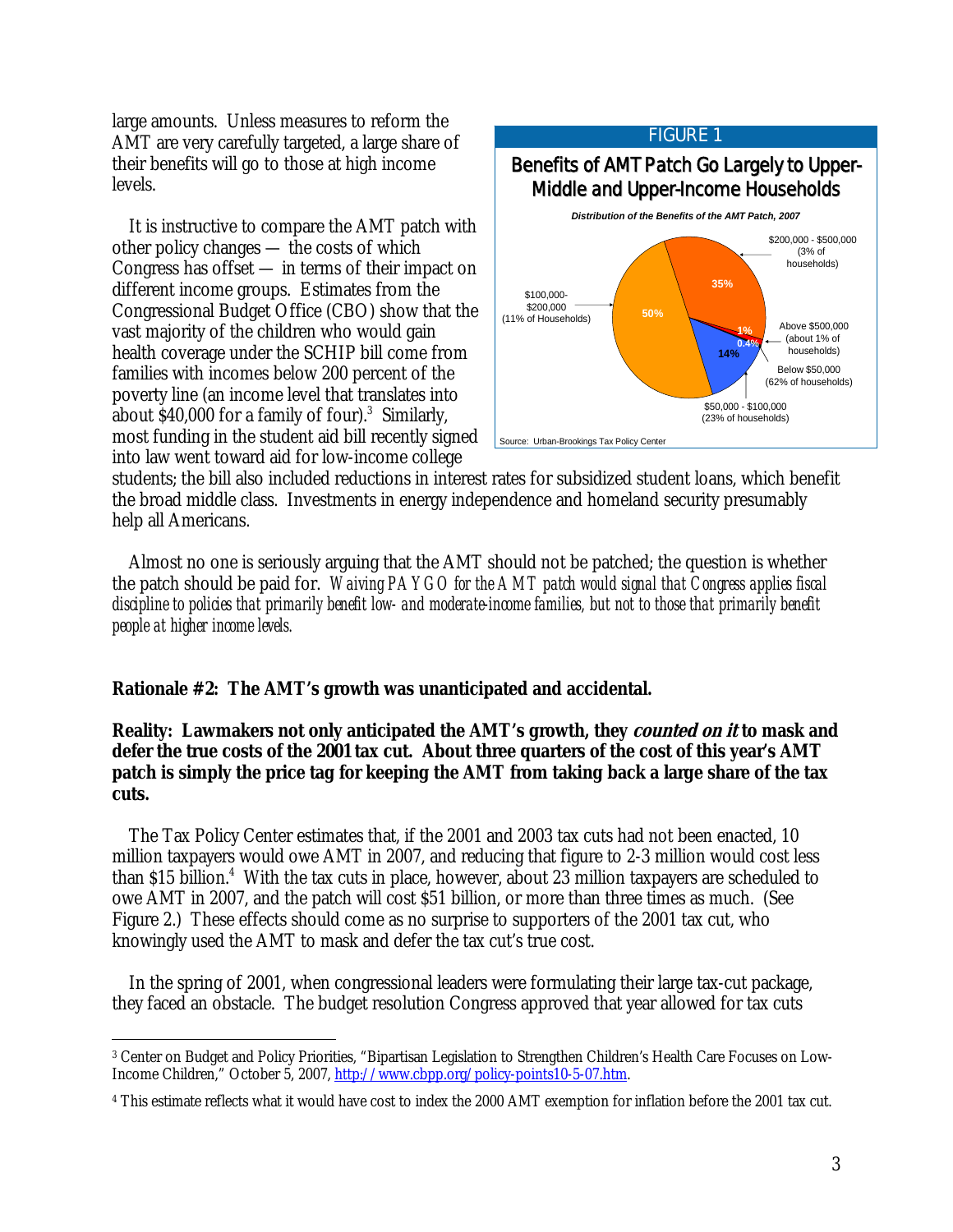costing up to \$1.35 trillion over ten years. The combined cost of all the tax cuts sought by the Administration and the congressional leadership, however, was much higher. Former Ways and Means Committee Chairman Bill Thomas described the "problem" as a need to get "a pound and a half of sugar into a onepound bag."5

 Congressional leaders accomplished this goal by employing various gimmicks. Among the most important of these was the use of the AMT to dramatically reduce the tax cuts' official cost.



Taxpayers owe AMT whenever their tax

liability is higher as calculated under the AMT than as calculated under the regular income tax. Therefore, substantially reducing households' tax liability under the regular income tax *without*  changing what they owe under the AMT inevitably subjects more households to the AMT — and increases the amount of revenue the tax collects. The Joint Committee on Taxation explicitly brought this issue to Congress's attention in the spring of 2001, when it provided lawmakers with estimates of how the tax cuts under consideration would increase the number of taxpayers hit by the AMT.

 Congressional leaders could have chosen to act on the information the Joint Tax Committee provided, reforming the AMT so that it did not affect rapidly increasing numbers of households and so that taxpayers would receive the full value of whatever new tax cuts were enacted. But that would have meant scaling back other tax cuts under consideration in order to remain within the overall \$1.35 trillion limit for the tax cut. So the congressional leaders chose instead to take advantage of the fact that, without a permanent AMT fix, the Joint Tax Committee would be required to estimate the cost of the 2001 tax bill on the assumption that the AMT would take back a substantial portion of its new tax cuts. This assumption dramatically reduced the bill's "scored" cost, allowing more tax cuts to be squeezed in.

 Meanwhile, tax cut supporters were confident that Congress would come back in future years and enact AMT relief without paying for it. That is, they anticipated that they would get the full tax cut, but they would only have to confront part of its cost up front. In short, the designers of the 2001 tax cut knowingly used the AMT as a massive gimmick to mask the true cost of the tax cut and the fact that, if fully implemented, it would blow through the \$1.35 trillion amount Congress had allotted itself for the legislation.

 As noted above, most of the cost of the 2007 AMT patch will simply go toward making sure the AMT does not take away taxpayers' 2001 and 2003 tax cuts. To be sure, even those who question these tax cuts generally agree that the AMT is not the preferred mechanism for scaling them back. But *making sure that upper-middle-income and upper-income households get the full value of tax cuts that weren't* 

 $\overline{a}$ 5 "News Conference With Representative Bill Thomas, Chairman of the House Ways and Means Committee," Federal News Service Transcript, March 15, 2001.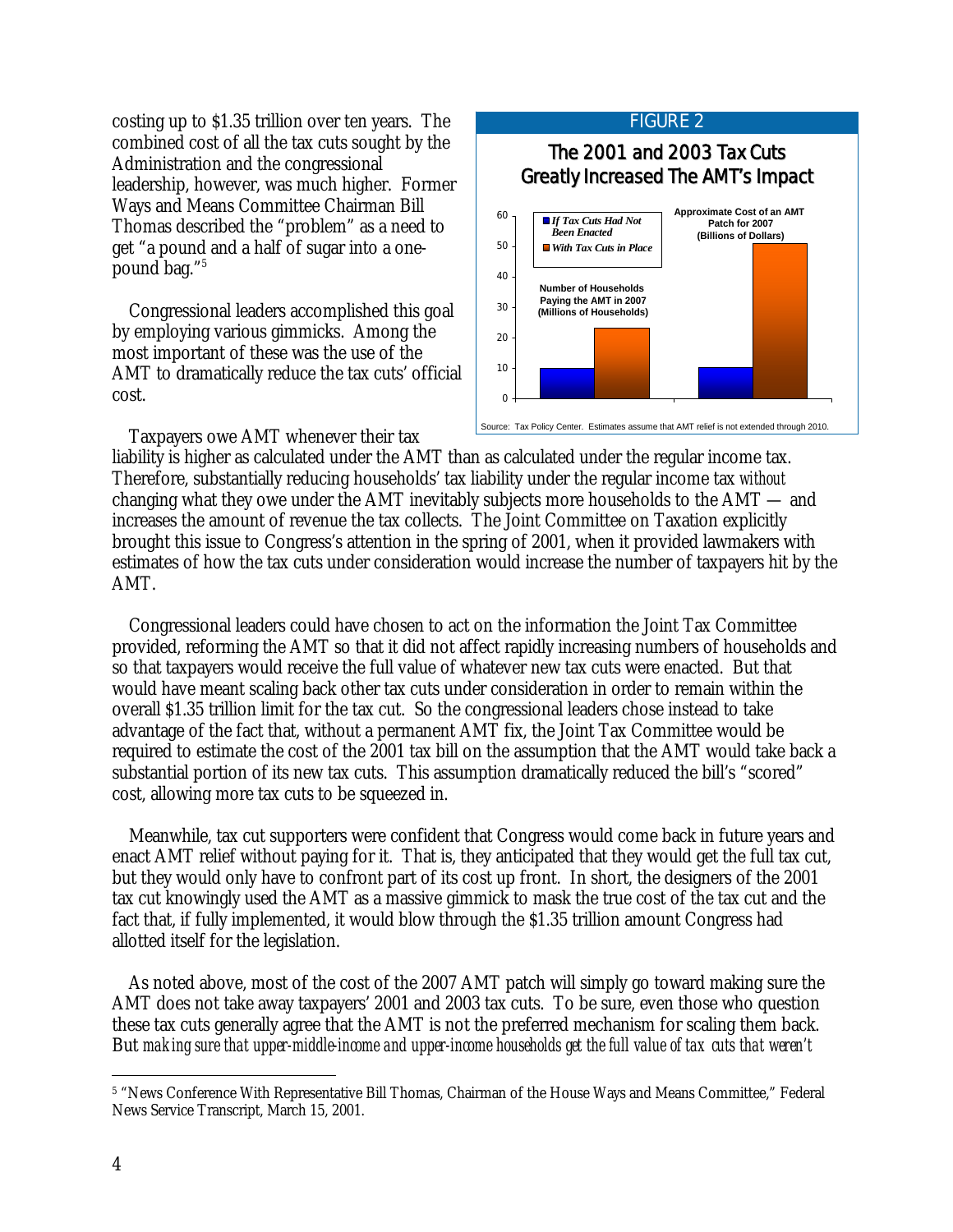*really affordable in the first place does not seem like it should carry more weight than covering uninsured children or expanding college access. In addition, waiving PAYGO for the AMT patch would reward the dishonest budget gimmickry used to pass the 2001 and 2003 cuts.* 

**Rationale #3: The AMT patch just holds households harmless, so it should not have to pass the same fiscal responsibility test as other legislation.** 

**Reality: Deficit-financed legislation burdens future taxpayers and the economy whether its purpose is to hold people harmless or make them better off. And in other high-priority legislation considered this year, Congress appropriately chose to offset the cost of holding individuals harmless.** 

For example, although the SCHIP bill passed by both houses of Congress is typically described as a \$35 billion program expansion (over five years), a substantial share of this sum is needed simply to maintain the current program. The Congressional Budget Office estimates that without increased funding, the program will serve 2.3 million fewer individuals by 2012. (See Figure 3.) Some initially argued that Congress should not have to offset the cost of filling this shortfall, but lawmakers correctly concluded that the principles behind PAYGO required offsetting the bill's full cost

 The recently enacted Pell Grant increase is another example. A very low-income student who started college in 2002-2003 at a school charging average public university tuition would have been eligible at that time for a Pell Grant covering almost 90 percent of that cost. If costs at her school simply increased at average rates, the student's senior year Pell Grant would have covered only about *two thirds* of tuition.6 (See Figure 4.) Indeed, if college costs continue to rise significantly faster than inflation, the recently enacted Pell Grant increase will barely maintain the maximum grant's real purchasing power at its 2006-2007 level. But even though most or all of the recently enacted increase in student aid funding is needed just to hold students harmless, no one argued that the bill should receive a PAYGO waiver: however





Source: Fact sheet for CBO's March 2007 baseline, State Children's Health Insurance Program. Assumes Congress will fill the fiscal year 2007 shortfall completely. Estimates reflect total number of people enrolled for any part of the year, not the number enrolled at any particular point in time.

#### FIGURE 4

#### Real Purchasing Power of Pell Grant Has Fallen



*Share of Average Public University Tuition Covered by Maximum Pell Grant*

 $\overline{a}$ 6 Estimates of college costs are from: College Board, "Trends in College Pricing 2006," http://www.collegeboard.com/prod\_downloads/press/cost06/trends\_college\_pricing06.pdf.